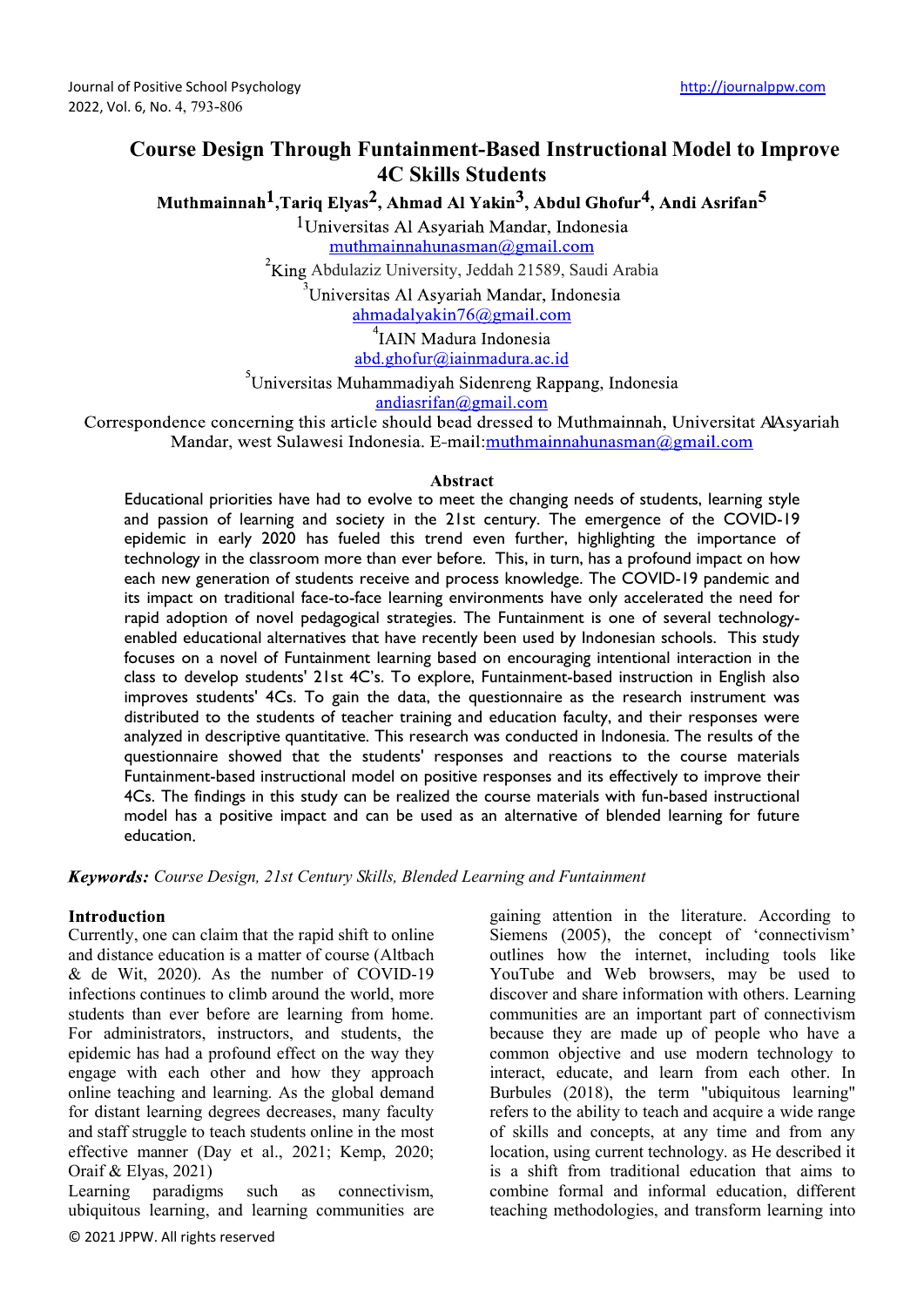a more malleable and applicable experience that can take place in a variety of contexts, particularly when the individual is not aware of the learning process.

For the reasons above, Cook (2015) stresses the importance of providing creative educational options that incorporate technology and media for Generation Z students. Generation Y and Z students' educational demands have been highlighted by some of research in various sectors by Szymkowiak, et al. (2021), Booysen, C. (2019), Miller, C. C. (2020) and Lerchenfeldt, (2020) showed the students preferring to study via mobile apps and video content rather than the traditional method of instruction. Teachers who included modern technology into their curriculum and used it for learning beyond the classroom were found to inspire students to do the same. iGen students and highlight essential aspects to consider when altering current education to better match their needs. Using these techniques as an educator can help NexGen students develop lifetime learning and problem-solving skills, empowering them to succeed (Diaz Vidal et al. (2020a); Diaz Vidal, 2020b). Hence, pedagogies that are related to technology should be employed in the classroom, it has been suggested that employing films and video games to teach economics in a business school context has educational value

The value of active learning in the college classroom has been emphasized by Baumann and Farris (2016), among many others. Higher-level questions regarding the game are posed during the course in order to show how different decisions and different scenarios in the game are linked with themes presented in class. The game's simulated world is used as a teaching tool to teach students about economic theory in the classroom.

The literary world isn't new to the utilization of video games supports edutainment with fun learning (Funtainment). Some previous related studied indicated fun learning like Gee (2007) argues that learning can and should be pleasurable, and that the more difficult and engaging a game is, the deeper the learning that results. Gee (2007), Annetta (2008) and Squire (2003) stress the educational usefulness of video games, while Barr (2017) especially discusses the use of video games in the undergraduate classroom. In the literature, there are numerous examples of how video games have been utilized to teach and learn about history. One example is a paper by Wright-Maley et al. (2018), while another research of utilizing Youtube education such as Luu, et al. (2021)Nomura, et al. (2021), Mahasneh (2021) and Wang, et al. (2021) stated that the students

would benefit from YouTube videos since teachers would not have to spend as much time making screencast lecture videos for online learning. Another Funtainment learning film based Schulze (2021),Tsai & Lin. (2021),Markowitzet al. and McAnena (2021) findings confirm that many students took pride in their videos and agreed to make them available as supplementary material for this article.

Based on the preliminary study in Indonesia that Elearning, on the other hand, has a lot of unanswered questions. Choosing the correct course for a university syllabus might be a challenge with asynchronous learning. The second problem with elearning is that it encourages students to procrastinate and engage in other forms of distraction. Many people find it challenging to clear and organize their home office on their own. An online course may not provide enough time for students to put what they've learned into practice. Therefore, many students drop out of a course before it is finished. Another issue is the lack of face-to-face interaction between the instructor and the students in an online course, even though online courses often include feedback from the instructor and connections to other students. Moreover, few colleges and employers don't regard online course credentials as significant as high school diplomas.

In many cases lecturers use their offline methods to teach their fields invirtual class. Because of this, their students unmotivated, focused, or interested in learning at all. The novelty in this study is that by mixing education with entertainment content-based materials can be used to help students learn English more effectively in both formal and informal synchronous and asynchronous modes. This study aims to describe the types of edutainmentsas instructional model in teaching online by incorporating the materials from the students need through YouTube based content (films and songs) and games (daily learn English apps) that can be used to teach English online or blended, and the instructional model can also be used to increase students' 4Cs. Urgently of this study, after conduct the Funtainment materials and conduct a survey of university students to see what their perception about the course design through Funtainment-based is an effective way to improve the 4Cs of the students as novel in this study. We set out to address the following research questions (RQ) in this study:

RQ1. What is the students' perception of English Course design through Funtainment-Based Instructional Model to Improve the 4CsStudents?

# LiteratureReview

**Opportunities and Challenge to Engaging**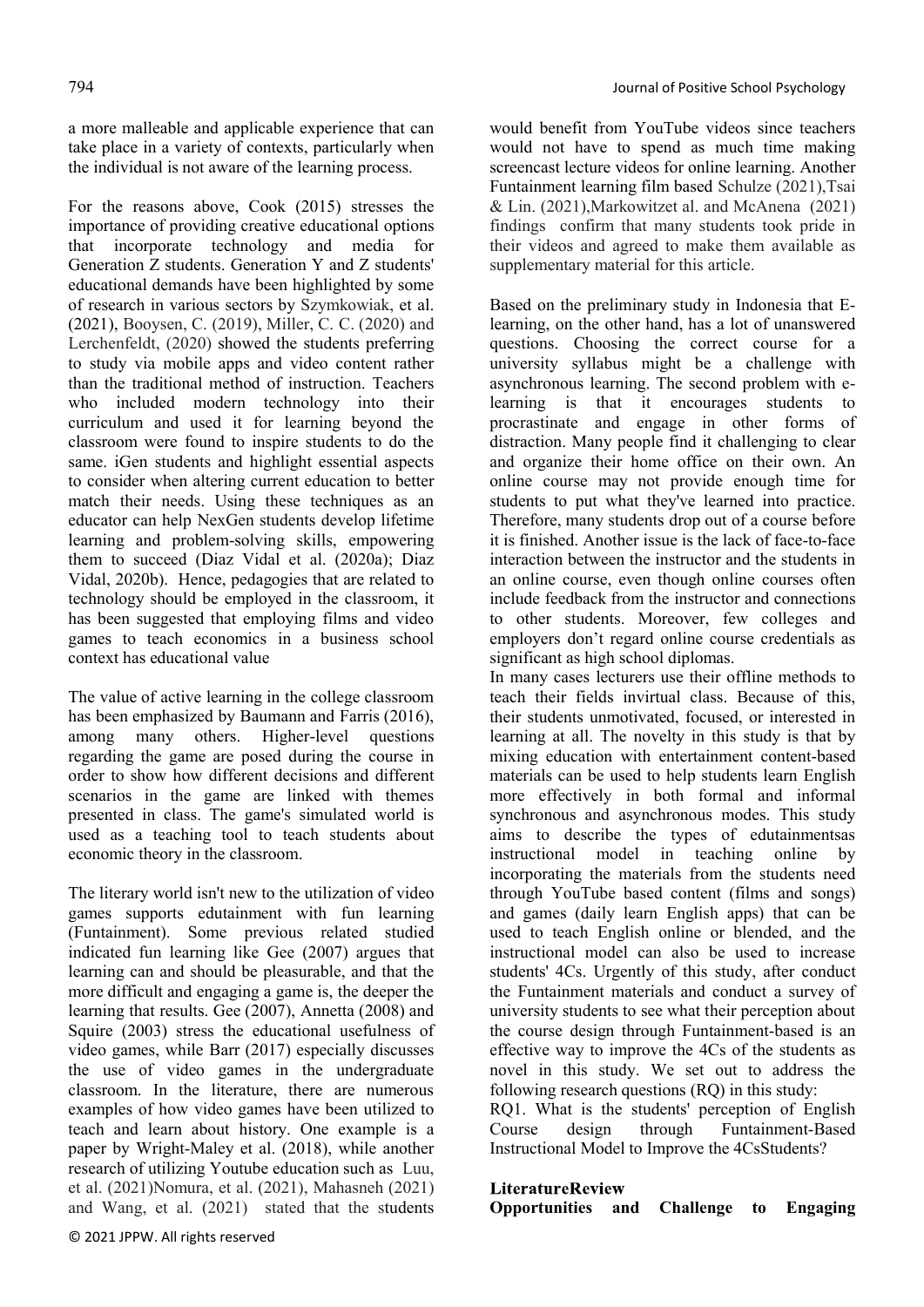# **Students Motivation**

According to Shim &Lee (2020) there has been a major increase in inequality between nations and within domestic higher education sectors because of the COVID-19 pandemic. Quality has been a major concern for both students and teachers in the era of mass higher education, with both arguing that remote learning is inferior and of lower quality than face-toface training. During the pandemic, Means and Neisler (2020) found that student happiness and motivation had declined dramatically, with half of U.S. students expressing dissatisfaction with their learning after their course became online. According to Altbach & de Wit (2020), "the cohort planning to enter higher education this fall will become a problem with the lack of motivation of students for online delivery". Online and distance education is more expensive than traditional face-to-face instruction, but many challenges and uncertainties remain regarding the quality of remote instruction, the increased workload without formal compensation, and the limited resources available to faculty to prepare them for online instruction (Day et al., 2021).

In addition, El Saheli-Elhage, (2021) claim the faculty members and instructional designers must use new pedagogical approaches and practices to support student learning to best prepare them for the increasing complexity of digitalization (study abroad, work abroad, teach a language, volunteer abroad, international student services, and career services). It is time for higher education to prepare for a new future in which we teach young adults and adults how to be responsible members of society. The use of ICTs in the classroom necessitates that student learn new skills and combine existing ones

To apply evidence-based teaching methods, whether in-person or online, faculty members also aim to establish more inclusive learning environments that promote equity. Achieving equity necessitates educators teaching in a way that recognizes and respects students' diverse origins. Faculty members may be reluctant to employ evidence-based teaching approaches in the classroom that build more inclusive online learning environments, although (Gratz & Looney, 2020). When it comes to teaching online courses, faculty members from lower and middle-income countries are sometimes apprehensive due to their lack of experience with developing high-quality online courses (Altbach & de Wit, 2020).

Many faculty members who have been teaching for at least ten years may argue that online teaching requires more time to prepare for than traditional

classroom instruction. Students may also argue that distant and hybrid learning methods have resulted in unfavorable experiences for students because of a lack of connection between instructors and students when they are taught via the Internet (Day et al., 2021). Affouneh et al. (2020) argue to put it simply, we believe that educators must collaborate to create creative, inclusive, and fair online learning environments for students to excel in college and beyond. It is our belief as well, however, that the academy must be prepared for any future pandemic or other disruptions, as well as expanding the existing emergency transition to remote instruction models. During (and after) the epidemic, faculty should use research-based teaching approaches and assess which ones are most effective.

# **Hyflex with Funtainment as a learning Strategies Post Covid 19**

Hyflex is another term for a hybrid-flexible (hyflex) mode, which can also be referred to as hybrid-flex. Attending on-campus classes, participating online, doing both, and watching a video of the class afterwards are all options available to students at Hyflex. The content, organization, and activities of a course must be able to be used both in person and online. The structure and the degree of student freedom are determined by each institution. Hybrid courses are typically taught by one faculty member who simultaneously lectures in person and online (Kim & Maloney, 2020).To bridge the gap between the teaching and learning processes, the concept of edutainment in hyplex learning environment is a set of ways to learning. It is the goal of the edutainment idea to integrate all aspects of the learning process, including an understanding of how the brain functions as well as memory, motivation, self-image, feelings, and various learning styles and methods. Learning outcomes can be achieved if students are adequately informed and motivated, as well as taught in a way that appreciates the child's style and ambition.

By mixing entertainment and education, it is possible to make learning enjoyable and meaningful. As edutainment, the blend of education and entertainment, it provides enjoyment that is both educational and exciting. Student-centered learning is supported by the edutainment concept, in which students are more active, directly involved in activities or games, have experience through simulation with fellow students of a certain interest or age, relate the learning to real life, and are passionate about the learning process .

According to Khalid & Ahmed (2014) and (2015) videos, films, music, websites, social media, games, flash, graphic novels, comics, movies and other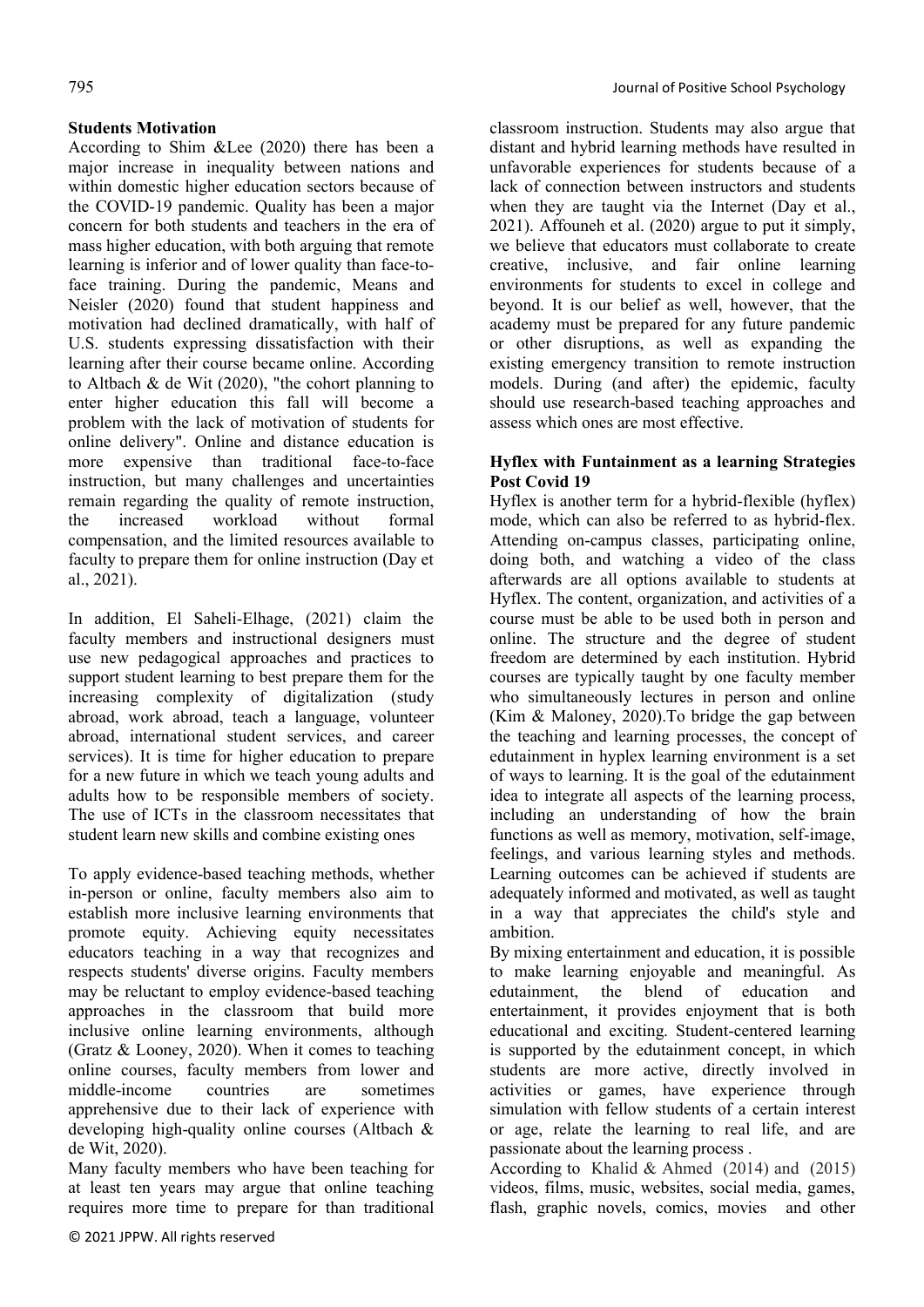forms of media can all be used as teaching tools in the classroom are all examples of edutainment's informal and enjoyable content. The educational technology of edutainment, which uses the interesting to acquire knowledge, is intended to balance the emotions of the users of a computer screen filled with colorful graphics and design, interactive pedagogy, in order to convince users that learning is an exciting and fun process. fascinating, creative, inventive, and meaningful learning can be enhanced via edutainment. Edutainment is the use of educational games and animations to help pupils acquire vocabulary. It is appropriate for kindergarten pupils to engage in edutainment by playing with teaching aids in and outside the classroom.

According to Pomar Vazquez (2021), Robinson et.al (2021), Vereshchagina (2021); Das (2020), Almutairi (2021) have analyzed edutainment technologies in teaching English and findings several benefits of incorporating entertainment into language instruction, which are summarized here: through exercises that stress meaning, learners are better able to retain the language they have learned. As well as allowing students to learn while having fun, educational entertainment also allows them to grow in a variety of other ways, including physical, social, emotional, and cognitive. As a result, students are more likely to take risks in their language practice when they are in a safe and supportive atmosphere. Teacher-recognized educational benefits of games and role-playing include the development of students' strategic thinking abilities.

Edutainment and fun learning activities or Funtainment can help students and teachers learn and teach more effectively. As a first step, they broaden the educational environment in both the formal and non-formal arenas. Both children and adults can benefit from the usage of educational aspects such as informational entertainment and edutainment. Interactivity, fast-flowing bits of information, fragmented information, and knowledge provided in the most dynamic style are all factors that help students learn more effectively in a similar environment to their daily lives. As a result, Funtainment can help increase students' motivation, concentration, self-reflection, and growth as a learning strategy. A course's instructional design should incorporate edutainment and infotainment to ensure that both education and enjoyment are properly balanced and that learning never takes a back seat to fun. Providing students with a variety of educational and informational tools and monitoring their progress is also critical

# **Methods**

In this study, the primary goal is to determine how students respond to the utilization of Funtainment learning based via YouTube content based, games, films, and songs after learning and teaching in one academic semester. Qualitative data gathered from documentary materials such as questionnaires is described, summarized, or explained in descriptive quantitative research. The setting of the study is Universitas Al Asyariah Mandar . This study conducted from September to December 2021 at the first semester students of Teacher Training and Education Faculty while using Funtainment learning based (YouTube, Film, Songs and games) as an online learning materials for English subjects in one academic semester. A description of the respondents' is included in the survey form. First, respondents are asked about their attitudes regarding online learning through Funtainment learning based and students experience while treatment with Funtainment learning based influence their 21 century skills.

Purposive sampling was chosen in selecting the sample. According to Kumar (2018:62) stated purposive sampling is as a non-probability sampling method, purposive sampling considers the researcher's judgment as to what samples are most likely to meet the study's objectives. It was therefore decided to use students in the English 1 course at Indonesian University at West Sulawesi as the research sample. For educational research, questionnaires are a prominent method of gathering data. To gather information about things that can't be noticed immediately, such as interests and values and the like, it's widely used (Gall, Gall, & Borg, 1996). The questionnaire was given to students who had previously studied English through Funtainment learning-based education. Percentage was used to calculate the results of the surveys, which were then plotted on graphs.

A retrospective of the previous semester's online learning deployment was conducted at the start of the 2021–2022 semester which was the time needed to complete the task. There are a total of 72 participants in this study, 15 Male and 57 Female. All of them are first semester students, consisting of the students from the Mathematic Education department, the Civic Education department, and the Indonesian Language department at the Teacher Training and Education Faculty. In this study, the questionnaire grid was modified for Funtainment responses and reactions for students' responses. Table 1 shows the grills and the questionnaire.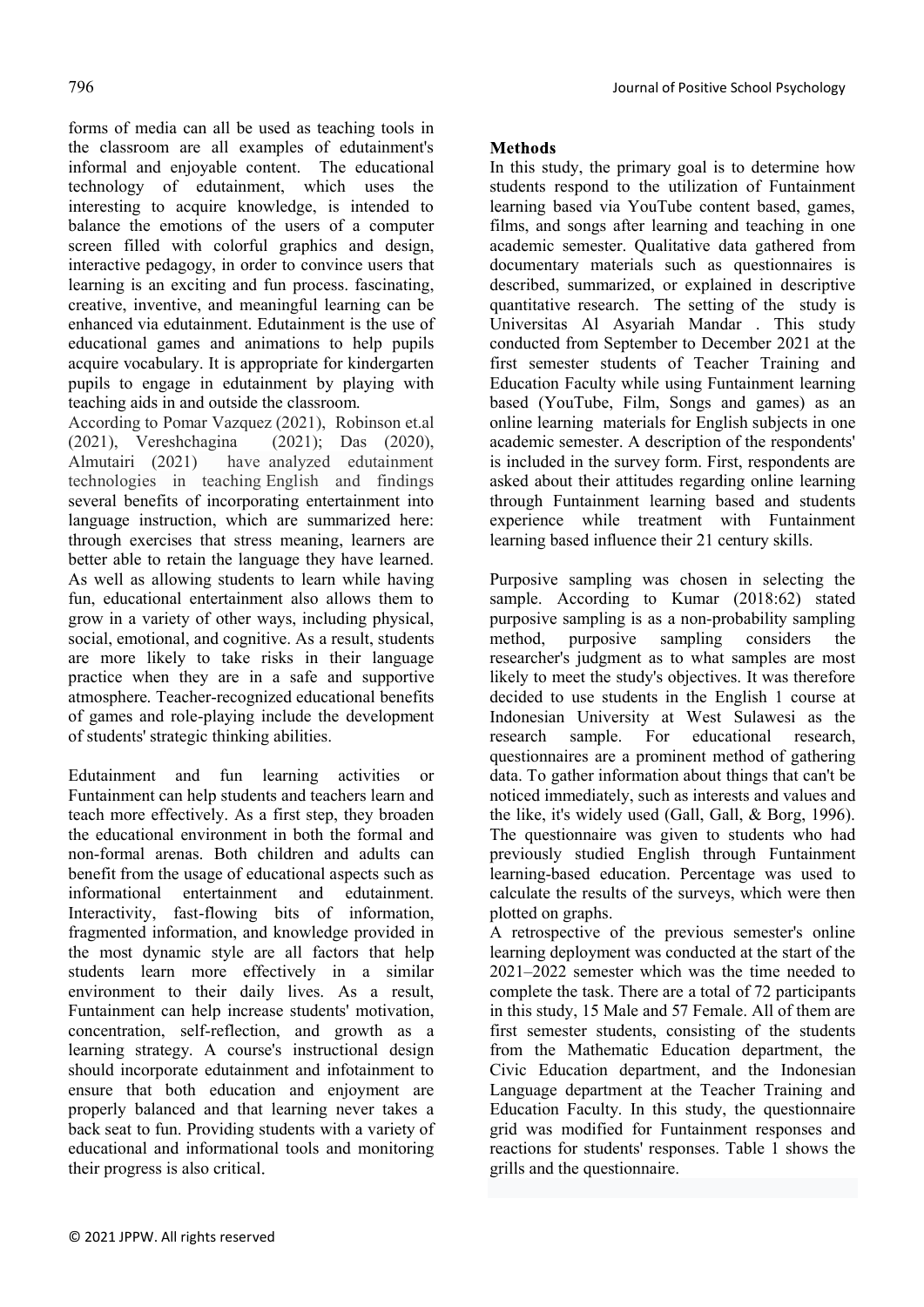|                   | Table 1. Buddent Response Questionnan's Grid for I amamment Learning Dasca<br><b>Number</b> |          |  |  |  |
|-------------------|---------------------------------------------------------------------------------------------|----------|--|--|--|
| Aspect            | <b>Description</b>                                                                          |          |  |  |  |
| Responses         | Funtainment is interesting<br>(the content,                                                 | 1,4,     |  |  |  |
|                   | beneficial for students learning style.                                                     |          |  |  |  |
|                   | The materials is clarity, modern, fun (Video and                                            | 2, 5, 12 |  |  |  |
|                   | Game)                                                                                       |          |  |  |  |
|                   | The materials through Funtainmet learning                                                   | 3        |  |  |  |
|                   | based is Easy to Understand                                                                 |          |  |  |  |
| Reaction          | Funtainment increase the sense of creativity,                                               | 6, 7     |  |  |  |
|                   | eagerly,                                                                                    |          |  |  |  |
|                   | Relevance for students want and need.                                                       |          |  |  |  |
|                   | Great learning Experience, motivate learning,                                               | 9, 11    |  |  |  |
|                   | best learning recommended                                                                   |          |  |  |  |
| 21 century skills | Critical Thinking feeling confidence to problem                                             | 10, 13   |  |  |  |
|                   | Clarity in communication,<br>solving,                                                       |          |  |  |  |
|                   | Collaboration and creative                                                                  |          |  |  |  |

|  | Table 1. Student Response Questionnaire Grid for Funtainment Learning Based |  |
|--|-----------------------------------------------------------------------------|--|
|--|-----------------------------------------------------------------------------|--|

For each statement a score using a Likert scale, namely: Strongly Agree (score 5), Agree (score 4), Neutral (score 3), Disagree (score 2), and Strongly Disagree (score 1). Furthermore, the response questionnaire is arranged in the format of Google Form which is then shared with students who have previously used the Funtainment in learning English. Each indicator in the questionnaire, the percentage of scores obtained will be calculated using the following calculations.

 $PS = \frac{S}{T} \times 100\%$ Description:

PS: Score Percentage

| S: Score |
|----------|
|          |

```
obtained Q:
```
Total Score (maximum)

Based on the percentage of scores obtained for each indicator, it can be seen the category of student responses to the indicators concerned with the categories in Table 2 (Riduwan, 2007). Student responses to Funtainment learning based in English learning is determined based on the average percentage the score of each existing indicator, to then be adjusted to the response category based on Table 2.

|  |  |  | Table 2. The Category of Student Response |  |
|--|--|--|-------------------------------------------|--|
|--|--|--|-------------------------------------------|--|

| No | Percentage Score | Category of response |
|----|------------------|----------------------|
|    | 81-100%          | Very Positive        |
|    | $61 - 80\%$      | Positive             |
|    | 40-60 $%$        | Enough               |
|    | $21 - 40%$       | Negative             |
|    | $0 - 20%$        | Very Negative        |

### **Results and Discussion**

For eight weeks, the students of teacher training and education faculty was taught by the by funtianment learning environment using qualitative approach Qualitatively, the results of the performance test were looked at. In this study in general, it is agreed that the word 'technology induction' has been defined in a lot of different ways. Teachers can use e-resources to help them reach their educational goals. Funtainment learning resources that were used at the sample college were evaluated while technology was used to make e-learning more efficient. There can be an assumption based on the research done by the researchers. This is because of

© 2021 JPPW. All rights reserved

the researcher's own observations, literature reviews, reports, and personal feedback. The unit's issues are more comprehensive and systematic. During the course of study, it was found that the college was ready to use the funtainment method of teaching and learning at all times e-resources are available from the infrastructure, internet, and students' devices to the active training of teachers and students. This means that a good environment can be set up with the help of these resources. A lot of people were excited about the funtainment activities in general.

The graph below shows the data that the researchers came up with. According to what they said, a lot of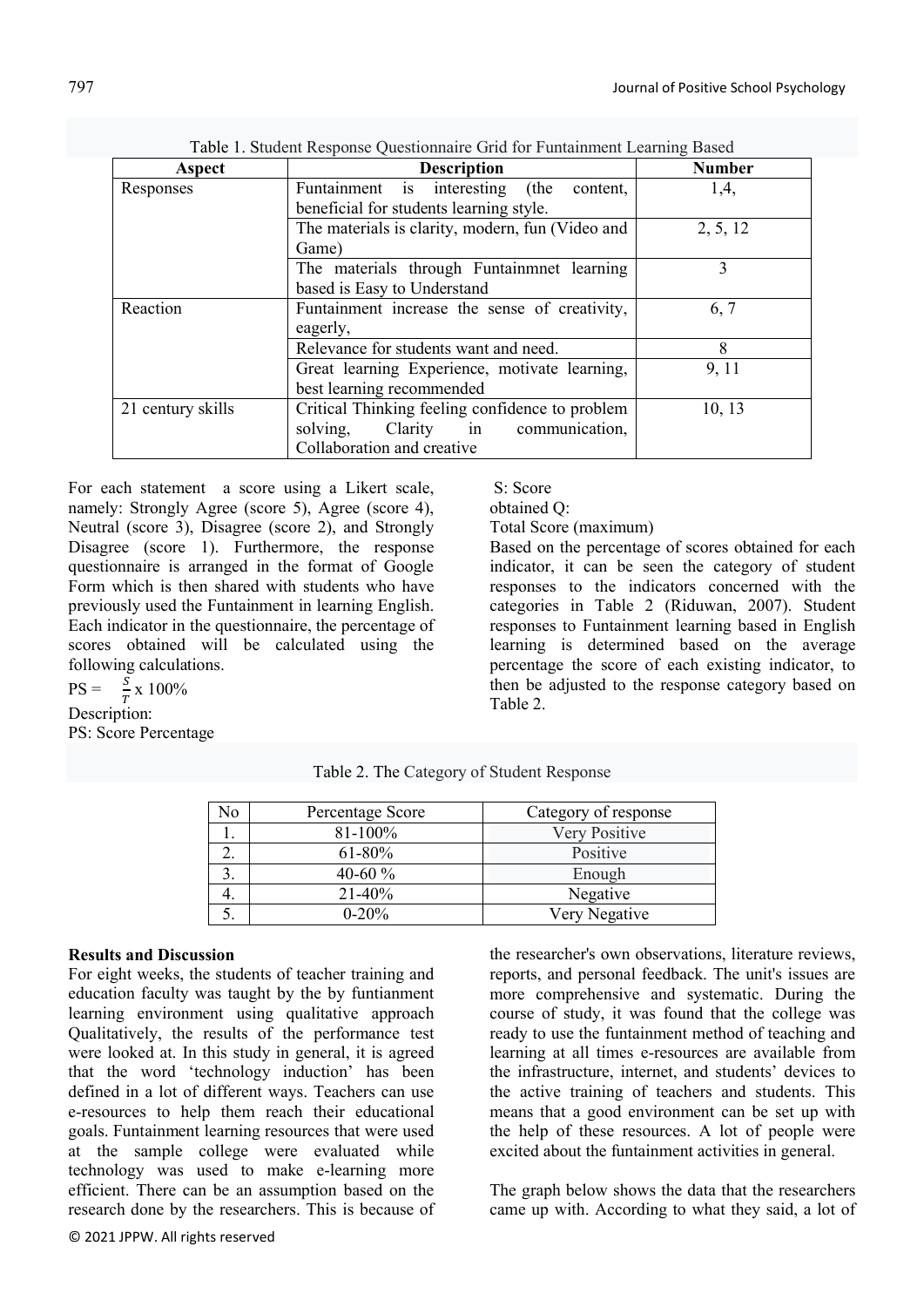students are happy with the funtainment-based learning method of learning described on figure 1 below.



# Figure 1. Funtainment learning based is interesting

This subject also thought the funtainment learning activities were a good way to learn. It was found that this group of students had a more positive attitude, most of the students feel funatinment learning based

is interesting showed 76.70 percent agree category and 15.10 percent neutral category



# Figure 2.Funtainment learning based is beneficial

The first statement in figure 2, the survey findings show funtainment learning based (Youtube content, games, song and movie the sound, picture and language used is clarity, 64.40 percent respondents

believe their materials can be categorized clarity. Whatever, 27.40 percent respondent ensure have enough English through funtainment learning based clarity on language used because of lack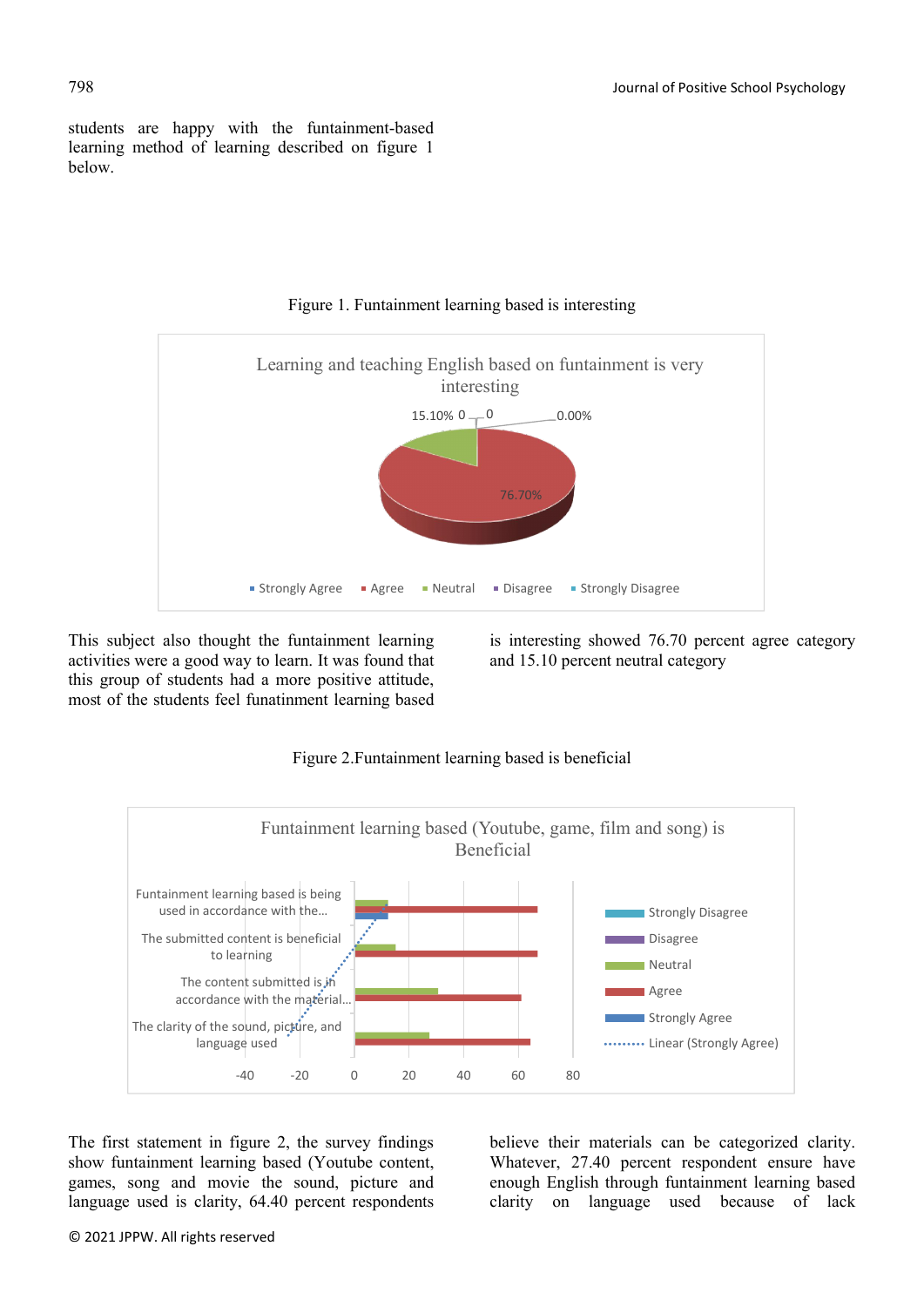comprehension on the materials.

The second question deal with content submitted is in accordance with the English materials some of them felt strongly agree 15.10 percent, 67.1 percent were agreeing category and 15.1 percent were on neutral. The third question the submitted content is

beneficial to learning 61.10 percent agreed on this statement and 30 percent were neutral category. The last question is funtainment learning based is being used in accordance with the current learning condition 12.3 percent respondent agreed on this statement, 67.1 percent agree and 12.3 percent on neutral category.





In Figure 3, the research subjects were questioned on their knowledge, needs, and wants. There are four questions to investigate the subject experience based on functional learning needs and wants. Reference as figure 3 the statement about subject experience on watching online 11 percent strongly agree, 54.8 agree and 21.8 on neutral category and watching video online most of the subject agree on this statement 15.1 percent strongly agree and 56.2 percent agree category. The third statement of funtainment learning based used according to the subject learning need and learning want result showed that that the research subject approved based on the data shown, 68.5 percent agree category. The last question is regarding on funtainment learning based materials provides a great learning experience 17.8 percent respondents strongly agree and 61.6 believe its wonderful experience.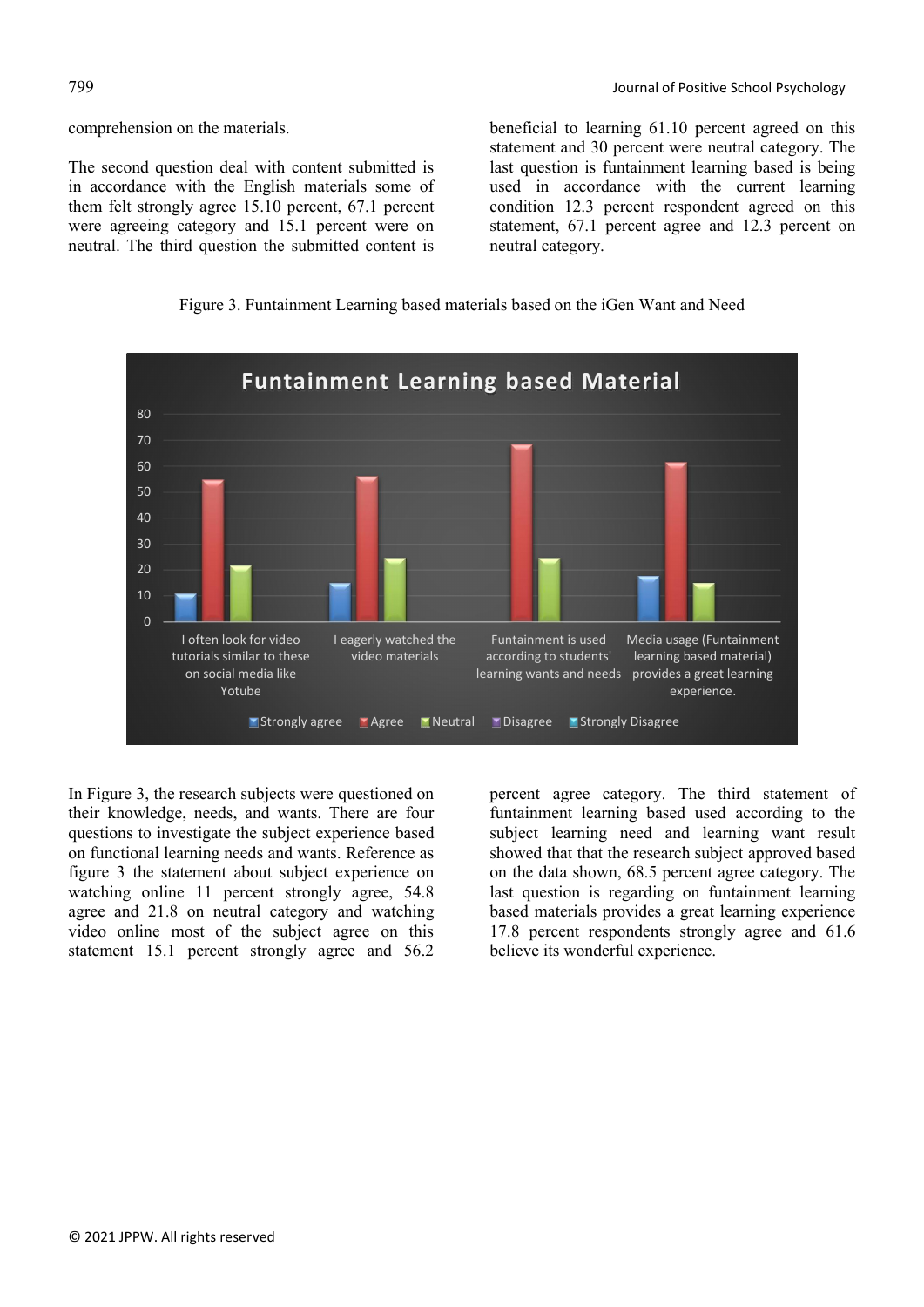

Figure 4.Funtainment Learning based Reaction

Regarding on statement in figure 4 about funtainment learning based through video, film, game and song most of the subject research having positive reaction, the subject believe they can complete the task 12.7 percent stongly agree and 59.2 agree. However, 22.5 percent respondent on neutral category. The good thing on the statement after learning through funtainment learning based materials, most of the subject research believe they motivate to complete the task 7 percent strongly

agree, 50.7 percent agree and 38 neutal position.

Subject reaction on statement the funtainment learning based is the first experience 18.1 percent strongly agree, 55.6 percent agree, 16.7 neutral category and 8.3 percent disagree. In addition beside social media app, subject research having positive statement on game (daily learn English apps) on smart phone 16.7 percent strongly agree, 54.2 agree and 23.6 percent choose neutral category.

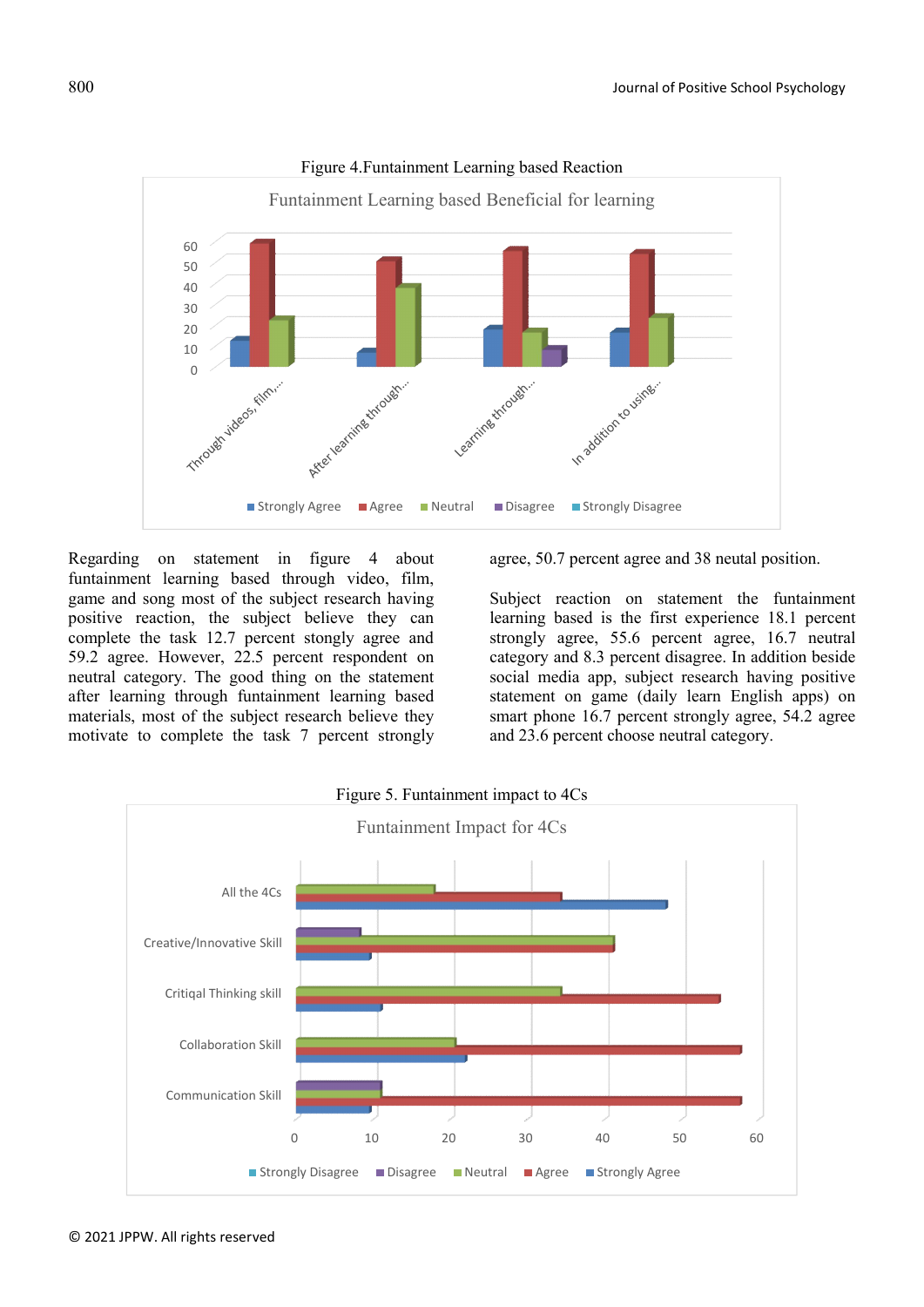In this session, the main core of the question regarding the influence on funtaiment learning based to 4C's by subject research. The first 21th century skill is communication. According to research in the field, funtainment-based learning can help people improve their skills at communicating. 57.53% agree, 9.55% strongly agree, 10.99% are neutral and 10.99% don't agree. The results of a survey on collaboration skills come back with a positive response from students. 21.91 percent strongly agree,

57.53 percent agree, and 20.54 percent are in the middle. Funtainment-based learning can help students improve their critical thinking skills, according to a survey. 10.95 percent of the people who took the survey strongly agreed, 54.79 percent agreed, and 34.24 percent were in the "neutral" category. 95% of people who took a survey about their creative thinking skills said they thought it was important, 41% said it was important, and 34% said it was not important.

Figure.6 Students Building up Communication and Collaboration Via WhatsApp



Figure. 7. Students Critical and Creative thinking



In figure 6 and 7 showed one looked into how funtainment learning in general and edu-gaming in particular affects Indonesian students who are learning English as a second language. The data for success came from the samples: YouTube contentbased materials, a film, a song, and a game that were all funtainment-based. The students were tested on a wide range of language skills and items, such as listening, reading, speaking and writing. They also had to learn about grammar and vocabulary. More

than half of the students said that learning in a way that was fun helped them improve their English and 21st century skills. Online material can be very interesting for people who want to learn English, too. Similarly, most of the students think that e-learning through funtainment-based learning is good for learning. It was said that in the case of subject research, the teachers who used the e-resources found them very useful.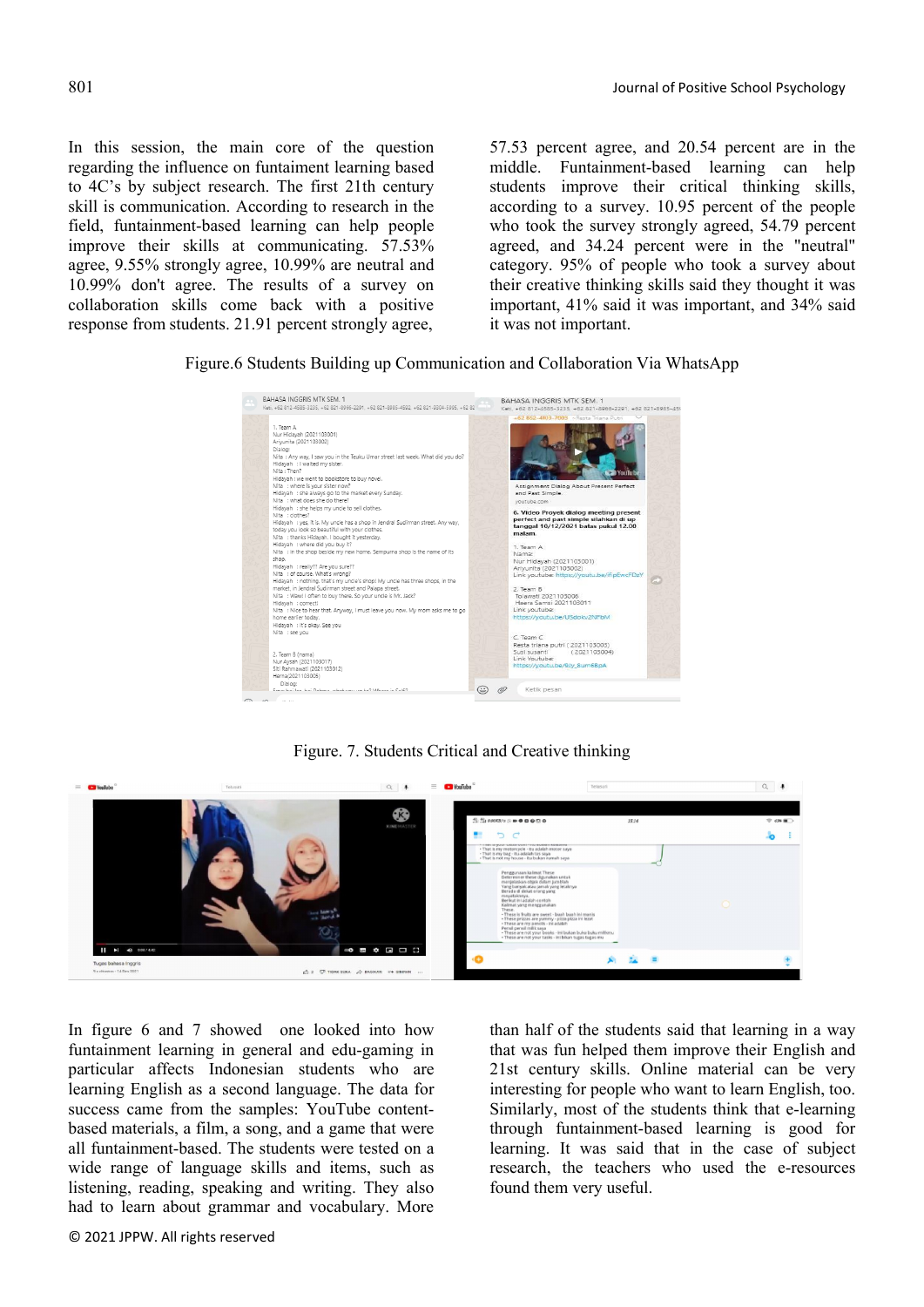In exercises that require communication skills, students are invited to create a dialogue based on the topic, which is subsequently practiced. This practice seeks to enhance students' oral communication abilities in English and to prepare them to be more proficient in their use of the language, as well as more confident and active. The result of their discussion were presented in the class also they recorded their presentation in a video and then uploaded it to YouTube. The presentation's goal was to enable the lecturer to better supervise and

strengthen the students' concepts. There by gaining constructivist education. They were able to tell the difference between what they already knew and what they didn't know.

In this stage shows the students of the First-year teacher training and education faculty in Indonesia were found to have enhanced levels of creative thinking and creative self-efficacy after taking an integrated course of critical and creative thinking. In both personal and professional contexts, the course was a success for students.

#### Figure 8.Collaboration in action

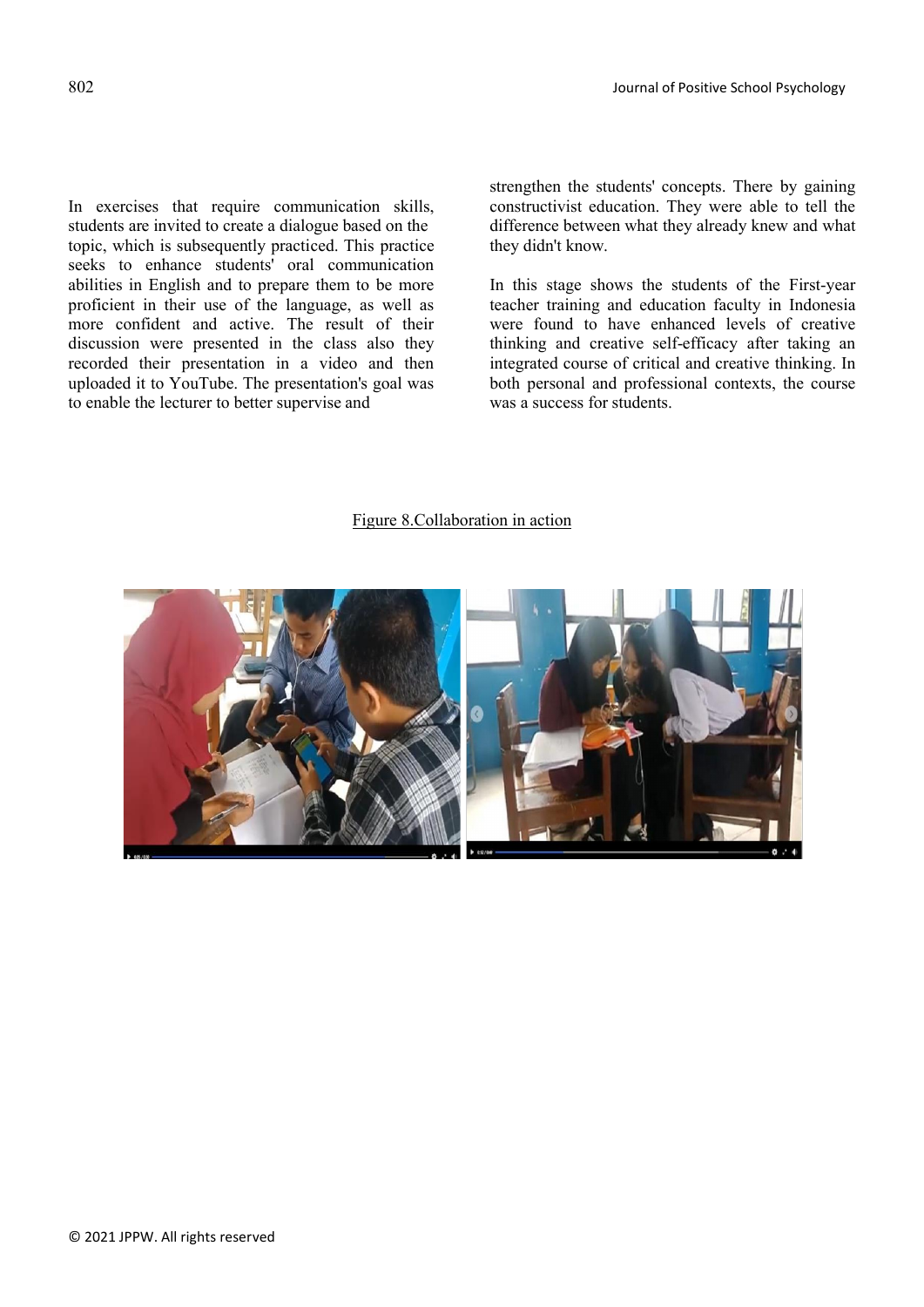Organizing the students was the first step in implementing Funtainment to improve the students' 4Cs. Students were assigned to small groups of three people, each of whom had a distinct intellectual level. It was hoped that the method of scaffolding through peer tutorials would be effectively supported. Students with a high academic capacity were encouraged to assist those with a lower academic ability in constructing material concepts. Funtainment-based learning was used in the second stage to help students better understand the topic. presentation. It was designed to motivate students to develop new thoughts that were more scientific than the original concept, based on the constructivist approach.

This emphasis on social practice and cooperation in groups is reflected in the learning process, which necessitates active participation from the students. Because of differences in academic ability, not all students can participate fully in the learning process. Because of this, a diverse group of pupils is needed to encourage all children to participate. As depicted in Figure 8, students practice their collaborative skills by rearranging jumbled sentences from the game apps. They listen, read, and write their correct sentences while working together in small groups to discuss and interact with one another. They also have a strong desire to teach one another.

The Funtainment learning-based learning process ran smoothly. It may be seen in the students' excitement as they progress through the course. Using the learning phases, the speaker encouraged them to build their own understanding of the elements of deductive and inductive thinking.

### **Discussion**

The findings showed funtainment learning based is a learning process that is focused on the students, the students are responsible for making sure they can meet the needs and expectations of e-learning. It is important for students to learn how to become independent learners instead of relying too much on their teachers for help, as the shift from teachers to learners calls for. In this way, they will be able to figure out or figure out their own flaws. In terms of e-learning, the ability to monitor learning means that the learners are autonomy aware of their language learning process. This awareness allows the learners to control and regulate their cognition and other selfcontrol characteristics as they learn English through an funtainment learning based.

They also talked about how important it is for EFL learners and teachers to have a fun mode so that they stay motivated and driven to learn the language. Enjoyable in learning, fun and happiness are at the heart of learning because they help students engage their cognitive, emotional, cultural, and behavioral patterns, which in turn, will help them improve their academic performance in the subject in the long run. English-learning materials should be made to make people think, and people should be encouraged to learn well. People who want to use fun-based learning materials also need to know how to integrate ICT and online learning applications to help them learn. When students learn metacognitive strategies and how to use e-learning platforms, they will be more likely to use ICT tools as part of their learning. To be sure, the learners' motivation to learn English goes up as they start to feel in charge of their own learning and can handle the modules' expectations.

About how important it is for EFL learners and teachers to have a funtainment learning based mode so that they stay motivated and driven to learn the language. Enjoyable in learning, fun and happiness are at the heart of learning because they help students engage their cognitive, emotional, cultural, and behavioral patterns, which in turn, will help them improve their academic performance in the subject in the long run. English-learning materials should be made to make people think, and people should be encouraged to learn well. People who want to use fun-based learning materials also need to know how to integrate ICT and online learning applications to help them learn. When students learn meta cognitive strategies and how to use e-learning platforms, they will be more likely to use ICT tools as part of their learning. To be sure, the learners' motivation to learn English goes up as they start to feel in charge of their own learning and can handle the modules' expectations.

Teachers and students both have a responsibility to make sure that communication happens in online classes. E-learners can't fully interact with their peers and language teachers through e-learning platforms, so both teachers and students have to make sure that communication happens in online classes. Make time for active sessions and use materials that help elearners with their language skills.

The value of e-learners being motivated can't be overestimated. It not only gives them the drive to learn new languages, but it also helps them become more interested and emotional about the English language. So, this study underline how to engage the motivation of language learners determines how much effort they will put into learning a new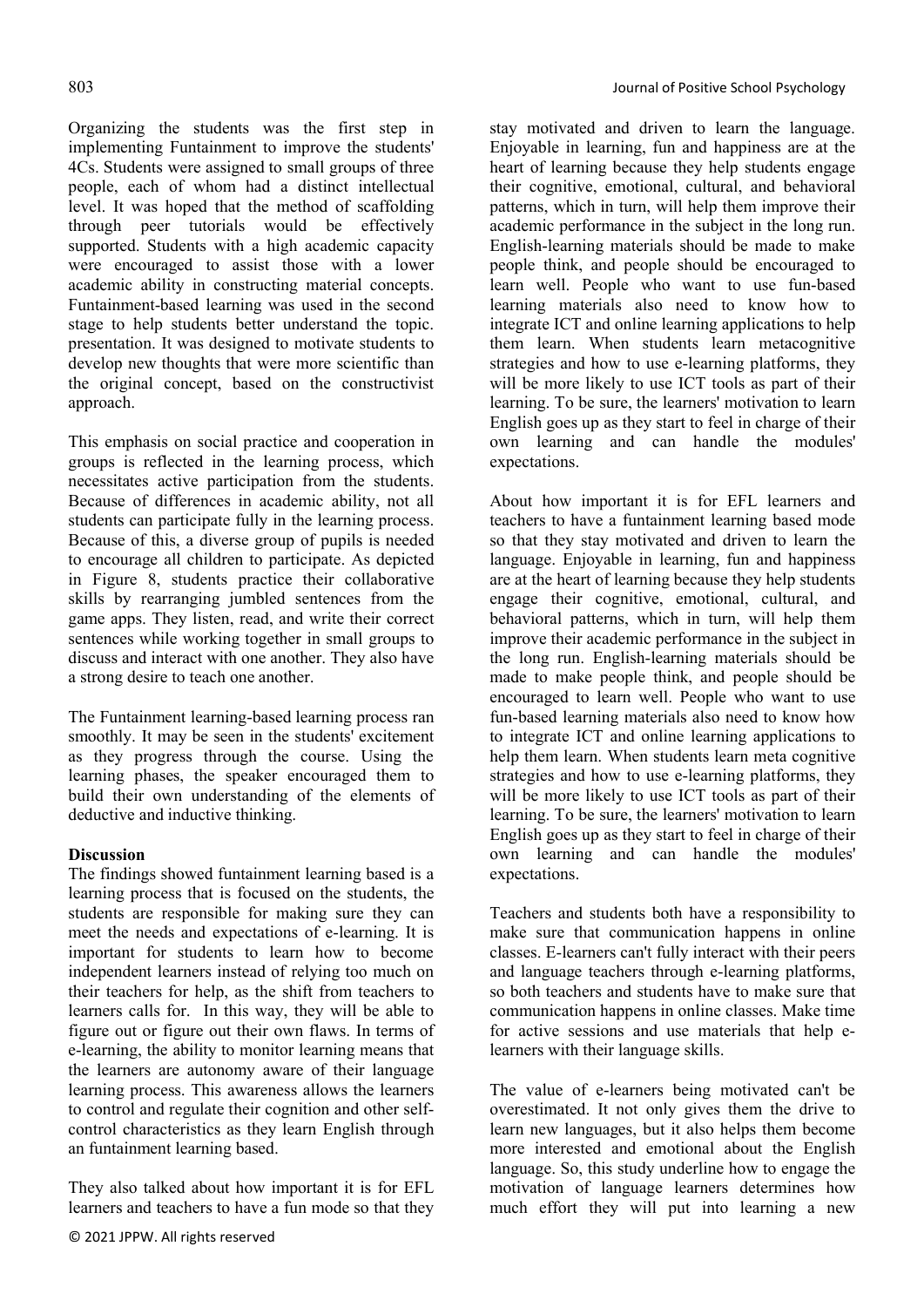language, they love the English and whether they want to pass their English subject or learn it for their career and personal growth to support the digital era to make sure that people want to learn languages online, they need to be able to use the right meta cognitive strategies to make them more ready to learn and build the confidence they need to learn quickly and effectively.

Another thing that makes it easy to learn a new language through Funtainment learning based is that there is enough interaction in the target language with peers and language teachers with the instructional design to make team, give them time for discussion on wahtsApp group and doing collaboration with their team together. Students, especially those who are weak or shy, not confidence, feeling anxiety have the chance to talk to their teachers in peivately via chat and classmates in person when they use Funtainment materials to learn English. Funtainment based learning design to make students increase their socially connected and it let them get personalized help from their language teachers. In order to learn a new language, the learner needs to know about cultural differences in the language they are learning. Because they were taught online, they will be more appreciate the differences and understand how the differences would work in their own society.

Even though many studies say e-learning is better for students than face to face lessons, the lack of communication between learners and their instructors could lead both to negative feelings, that's why during online building community the negative feeling will be reduce. This study findings when they studied English online through funtainment learning based. We found that students t have a lot of help from the instructors started to have positive feelings, happy and enjoyable learning, building team, doing ccollaboration, discussion, peoblem solving and creative thinking about the subject as a whole.

The result are in the same direction of the findings of many studies of this kind especially Cinkara and Bagceci (2013) also found that e-learners' attitudes toward English were affected by how well they got along with their peers and teachers. The positive relationship made them more excited about learning English through E-learning platforms, and they began to have a more positive attitude about it.

This study contributes to help English subject in designing EFL content materials through funtainment also to stops the weakness EFL elearners from benefiting from online language lessons is poor EFL course content or a poorly planned curriculum, Souriyavongsa et al. (2013) said that if a curriculum was made without taking into account the abilities, learning styles, and needs of the students, it would make the learning process even worse. The students would not learn anything from the lessons using the existing content. In addition, Akbari (2015) said that language teachers are often put in a situation where they have to use pre-made modules instead of planning lessons based on their students' different levels of skills. Teachers are usually expected to base their lessons on modules given by the Ministry, so their attitudes are influenced by expectations from the Ministry, the schools they work at, and the students they work with.

An 'immersion' in English language learning could be achieved by incorporating technology through funtainment learning based into EFL learning, according to the theory. This can be done by letting EFL learners connect the idea of a foreign language to their own real-life experiences. Immersion teaching and technique must be used to increase the amount of second language input, but then technology can be used in the classroom to make students more autonomous and teach them how to learn a new language (Chen ,2013),; Watkins & Wilkins(2011). In this study, researchers applied some new teaching materials content to help students learn how to speak and listen better with the help of the great YouTube app (YouTube content-based materials, film, and song) in the EFL learning process. EFL activities can also benefit from this, because conversation analysis helps students become more aware of how to have a good conversation and how to solve problems that arise during a conversation. Listening and speaking exercises on YouTube and games from Daily learn English apps also help students correct or recognize their pronunciation of movie trailer, song voiceovers and games. This is the best way for someone who is intermediate to advance to improve their spoken English both physically and dramatically. Take notes, writing sentences, summarize, building team work, doing discussion with team, collaboration in pairs to practices their speaking and show the students how to write based on the videos and games used to unjumble sentences, rearrange sentences, fill the vocabulary. This is the part of English skills that can be improved by using the funtainment learning based.

#### Conclusion

The wide range of language learning needs have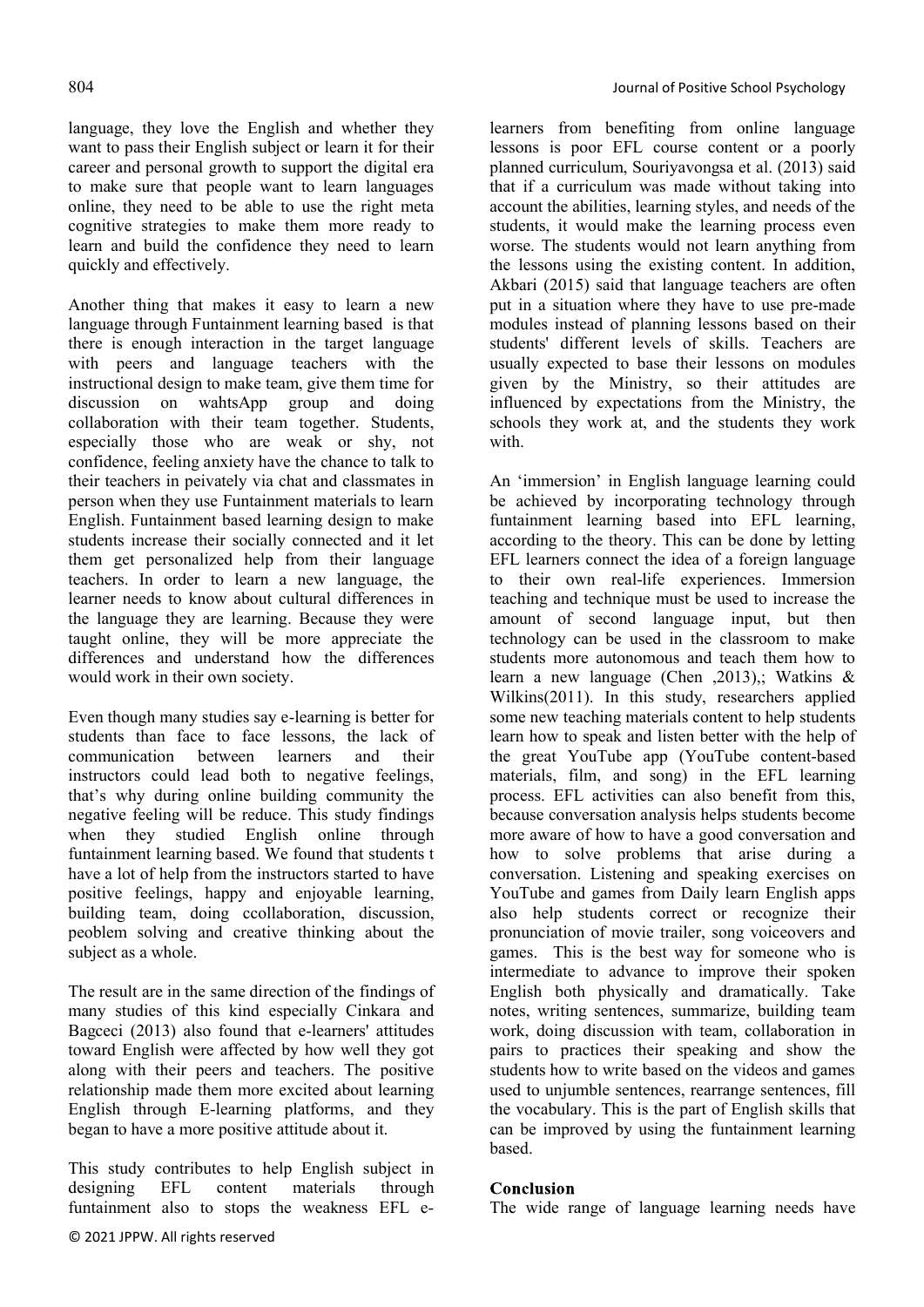demonstrate that transformational learning methodologies can be used in some fields, like English. So, that can be investigated to start a new trend in EFL learning. Today's funtainment learning based is getting better and better, so there is a need to use ICT tools to help English language teaching, and there is a desire to use technology tools when learning a new language. Mastering a new technology is always going to make EFL students more interested in learning through funtainment as a new way to teach. Teachers can also use technologybased language instruction to practice the pedagogical technological concept and to design language materials for use with technology-based language instruction. Funtainment learning, which is based on the English language learning method, must be used by EFL teachers in order to show ease as a new way to get students excited about learning. Through the use of new technological techniques, learners' interest can help them learn a new language more quickly.

# **Declaration of Competing Interest: None** declared.

# **References**

Abdalla, R. B. (2015). The role of using eductainment in learning EFL vocabulary. Affouneh, S., Salha, S., & Khlaif, Z. N. (2020). Designing quality e-learning environments for emergency remote teaching in coronavirus crisis. *Interdisciplinary Journal of Virtual Learning in Medical Sciences*, *11*(2), 135-137. Akbari, Z. (2015). Current challenges in teaching/learning English for EFL learners: The case of junior high school and high school. *Procedia-Social and Behavioral Sciences*, *199*, 394-401. Al Yakin, A. (2019, July). Manajemen kelas di era industri 4.0. In *Journal Peqguruang: Conference Series* (Vol. 1, No. 2, pp. 9-12). Almutairi, I. L., Almutairi, F. L., & Alazemi, B. F. (2021). Edutainment software's as eLearning mechanism for adults. *Ilkogretim Online*, *20*(4). Altbach, P. G., & de Wit, H. (2020). Responding to COVID-19 with IT: A transformative moment. *International Higher Education*, *103*, 3-4. Altbach, P. G., & de Wit, H. (2020). Responding to COVID-19 with IT: A transformative moment. *International Higher Education*, *103*, 3-4. Annetta, L. A. (2008). Video games in education: Why they should be used and how they are being used. *Theory into practice*, *47*(3), 229-239. Barr, M. (2017). Video games can develop graduate skills in higher education students: A randomised trial. *Computers & Education*, *113*, 86-97.

Baumann, P., & Farris, C. L. Engaging Students in

the Classroom Using Active, Team-Based Learning Strategies.

Booysen, C. (2019). *Antecedents to the intention to quit amongst Generation Y Information Technology professionals in software development organisations in South Africa* (Doctoral dissertation, Stellenbosch: Stellenbosch University).

Burbules, N. C. (2018). 8. Ubiquitous Learning and the Future of Teaching. In *Teacher Education in a Transnational World* (pp. 177-188). University of Toronto Press.

Chen, Y. (2013). The possibility of applying YouTube to motivate learning autonomy. *Journal of International Education Research (Jier)*, *9*(3), 207- 216.

Cinkara, E., & Bagceci, B. (2013). Learners' attitudes towards online language learning; and corresponding success rates. *Turkish Online Journal of Distance Education*, *14*(2), 118-130.

Cook, V. (2015). Engaging generation students. *Center for Online Learning Research and Service, University of Illinois Springfield*.

Das, E. (2020). "Edutainment" and ELT: Future Prospects in India. *International Journal of English Learning & Teaching Skills*, *2*(4), 1552-1568.

Day, T., Chang, I. C. C., Chung, C. K. L., Doolittle, W. E., Housel, J., & McDaniel, P. N. (2021). The immediate impact of COVID-19 on postsecondary teaching and learning. *The Professional* 

*Geographer*, *73*(1), 1-13.

ElSaheli-Elhage, R. (2021). Access to students and parents and levels of preparedness of educators during the COVID-19 emergency transition to elearning. *International Journal on Studies in Education*, *3*(2), 61-69.

Gall, M. D., Borg, W. R., & Gall, J. P. (1996). *Educational research: An introduction*. Longman Publishing.

Gee, J. P. (2007). *Good video games+ good learning: Collected essays on video games, learning, and literacy*. Peter Lang.

Gratz, E., & Looney, L. (2020). Faculty resistance to change: an examination of motivators and barriers to teaching online in higher education. *International Journal of Online Pedagogy and Course Design (IJOPCD)*, *10*(1), 1-14.

Khalid, M. Z., & Ahmed, A. (2014). Entertainmenteducation media strategies for social change: Opportunities and emerging trends. *Review of journalism and mass communication*, *2*(1), 69-89

Kim, J., & Maloney, E. J. (2020). *Learning innovation and the future of higher education*. JHU Press.

Kumar, R. (2018). *Research methodology: A step-bystep guide for beginners*. Sage.

Lerchenfeldt, S., Attardi, S. M., Pratt, R. L.,